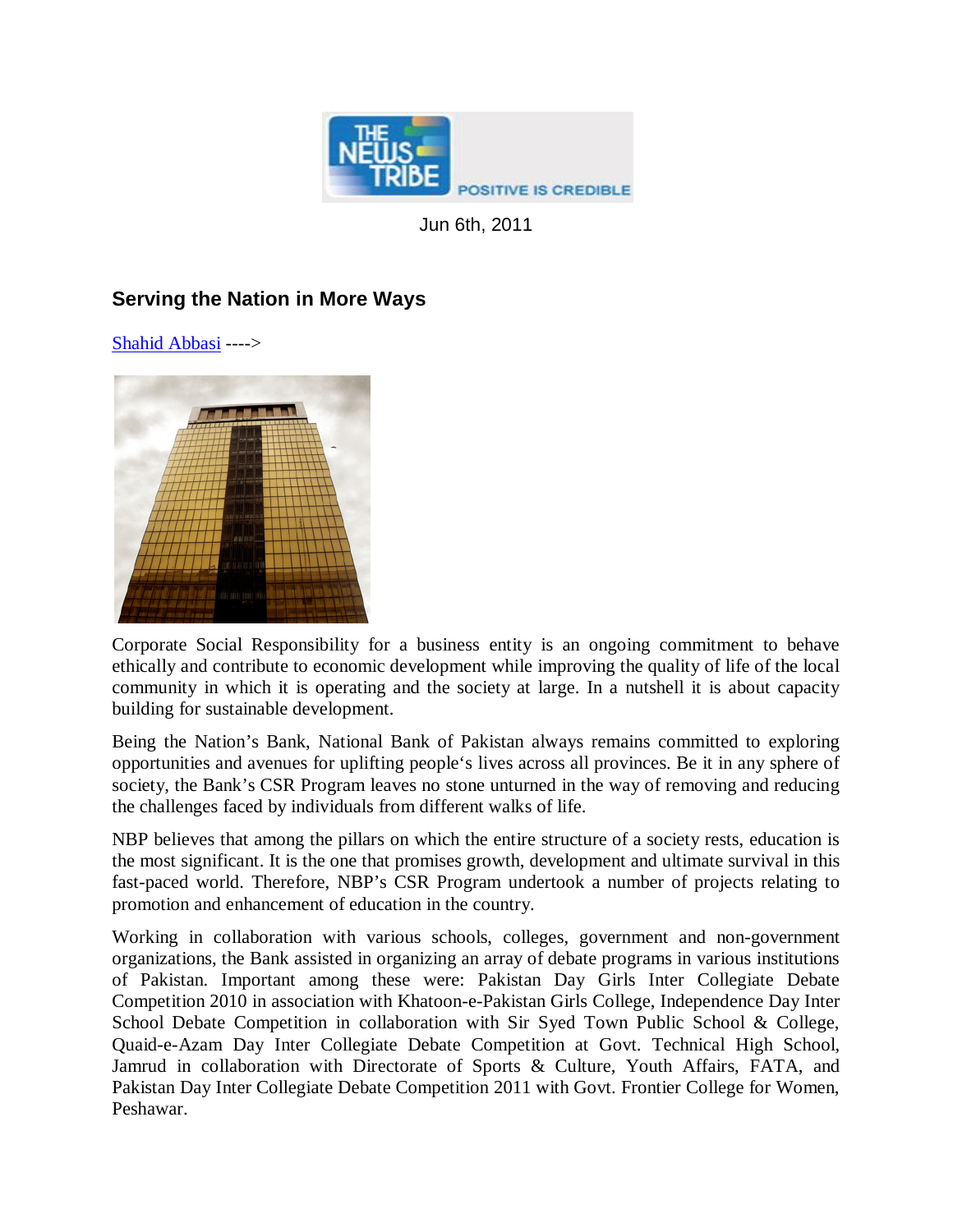The exciting competitions were attended by prominent educationists and journalists as judges where the competing students were rewarded with attractive cash prizes for perfecting their art of speech. At one of the venues, national songs sung by some students filled the air with emotions and tremendous enthusiasm, displaying love for our dear country.

Apart from the above, NBP also participated in a fund raising effort for the deserving students of SST Public School in Rashidabad near Tando Allayar, Sindh. The Bank sponsored a Musical Program at PAF Museum on 18th April 2010 for the cause. Furthermore, one of the lower class localities in Karachi, Lyari, witnessed two important education related events unfolding in its vicinity:

One event was the development of NBP-Kiran Library. The library will house modern multimedia facilities together with a host of books on various subjects. The objective is to facilitate and provide additional means for the underprivileged students to gain knowledge. Lyari's other major NBP funded event was the Pakistan Day Education Festival 2011. As the word festival suggests, this event had a lot to be excited about: Debates and Drawing Competitions, Cultural Songs, Tableau, Science Exhibition and Quiz Programs. The Provincial Minister for Women Development inaugurated the festival.

Recent floods in the country have caused havoc, particularly in the interior of Sindh. In Khairpur Nathan Shah, all schools and the Govt. Degree College, KP Nathan Shah, Dadu were almost completely destroyed. The local government began the reconstruction work and NBP actively participated and monitored the whole project, so that the work gets done quickly and the 3000 plus students resume their academic activities as soon as possible.

Health is another pillar of a society which determines how strong, prosperous and happy a nation's future would be. Without sound health and adequate health facilities, the dream of a progressive, dynamic country can never be materialized. It is this realization that keeps the NBP CSR program involved in quite a few healthcare related projects every year. During 2010-2011, some of the significant ones were: Upgrading of Emergency Ward in Civil Hospital Mirpurkhas, where NBP provided sensitive and costly equipment such as Diathermy and Anesthesia Machines, Ventilator, Multi-Para meter Monitor, ECG Machine, Defibrillator, Radiolucent Operation Theatre Table, Wheel Chairs, Stretchers and a Generator. Thanks to this support medical equipment it is now possible for the Hospital to handle serious emergency cases like heart problems and severe accident injuries.

In order to reach out and extend medical facilities to residents of remote areas, NBP organized free medical and eye camps at Ibrahim Hyderi, Charsadda, Nowshehra, Pabbi, Bahawalpur, Burewala and Gaddani. Thousands of patients with different ailments got registered in these camps and were provided free medical advice and medicines. Additionally, quite a few of them were operated upon for cataract, a good number were given spectacles and a great many underwent ultrasound tests … all for absolutely no charges.

Perhaps, the most vital components of a society are the mother and child. Whereas, one nurtures the other; the other holds the key to the future. Hence, their well-being and encouragement should be an essential part of any social development program. Playing its part in this context, NBP has taken a number of initiatives which include arranging vocational training program for flood affected women, sponsoring musical and theater program for fund-raising, women's